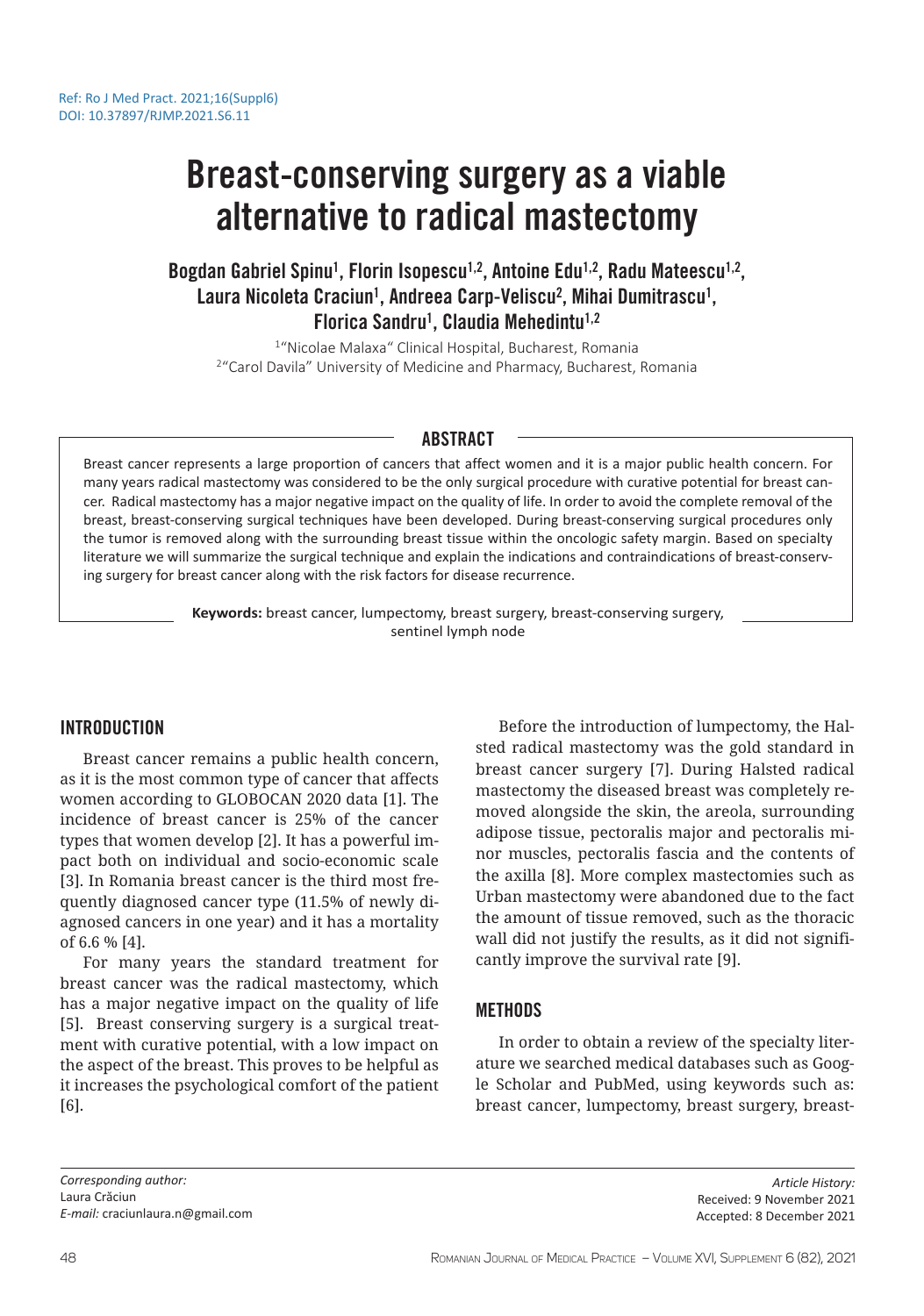conserving surgery, sentinel lymph node. We found 28 articles of interest. We also used surgery textbooks and atlases in order to present the surgical procedure.

#### SURGICAL TECHNIQUE IN LIMITED BREAST RESECTION

During limited breast resections, or lumpectomies, only the tumor is removed alongside a small amount of surrounding healthy tissue while respecting the oncologic safety margin [6]. The cosmetic result of lumpectomy is most often a satisfactory one, especially when associated with oncoplastic surgery [10]. The procedure is followed by radiotherapy in order to decrease the possibility of disease recurrence [11]. During the surgical procedure it is highly recommended to inspect the axillary lymph nodes in order to identify possible metastasis in the lymph nodes [6]. The invasion of axillary lymph nodes does not influence the indication for performing lumpectomy [6]. The cosmetic result of lumpectomies can be improved by performing onco-plastic surgery depending on tumor location [12]. In order to perform limited resections of the breast it is imperative to perform a rigorous selection of patients [13]. This is necessary in order to ensure that there will be no tumor recurrences. In absence of breast radiotherapy, the rate of recurrence is as high as about 19% of cases [6].

It is generally accepted that lumpectomy can be performed if the size of the tumor is under 2.5 cm, with microscopic invasion of under 1 cm [9].

Finding the tumor during the surgical procedure can be done by using intraoperative ultrasound or by having a harpoon or guide-wire inserted before the operation under mammographic guidance [14].

The incision is made directly above the tumor in order to avoid the spread of tumoral cells in healthy tissue [6]. The orientation of the surgical specimen and the examination of surgical margins are important steps in order to avoid disease recurrence. Sutures are placed in the surgical specimen in order to know its orientation [15]. The safety margin is a controversial topic and it varies in literature between 1 and 10 mm [9].

It is currently accepted that the concept of  $n$ o. ink on tumor" provides adequate safety [6]. The surgical specimen is coated with ink and if during the histopathologic exam the margins of the tumor are free of ink it is considered that the safety margins are adequate [15]. If there is ink on the tumor the resection continues [6].

The identification of sentinel nodes is an important step in evaluating lymphatic dissemination of tumor cells [16]. The sentinel lymph node can be identified by peritumoral or peri-areolar injection of izosulphane blue or Technetium 99, with Geiger counter monitorization [17]. If the sentinel lymph node is affected by the tumoral invasion axillary lymphadenectomy is done [18].

#### INDICATIONS

In order to perform the lumpectomy, the size and position of the tumor have to allow for a resection with both adequate safety margins and a satisfactory cosmetic result [13]. It is recommended that the tumor isn't larger than 2.5 cm [9]. Another important condition is the necessity of postoperative radiotherapy [13]. It is imperative that there are no conditions present that constitute a contraindication to radiotherapy and it is vital that the patients fully cooperate with the physician so a possible disease recurrence is identified [6].

## CONTRAINDICATIONS

Multicentric disease, where there are multiple tumors in different quadrants of the breast, is an absolute contraindication to breast conserving surgery [13]. Microcalcifications, with malignant aspect on mammography exam are also considered an absolute contraindication, along with persistently positive margins after a reasonable number of attempts to obtain negative margins, while preserving the breast [19]. The necessity to perform radiotherapy during pregnancy or previous irradiation to the area, as it is the case for Hodgkin lymphoma, are considered absolute contraindications [6].

Relative contraindications are a positive history for: scleroderma or systemic lupus erythematosus [6]. Radiotherapy performed in this case leads to lupus flare up [20]. A tumour which is too large, and requires a large part of the breast to be removed is another relative contraindication to breast conserving surgery [13].

# RATE OF RECURRENCE FOLLOWING BREAST CONSERVING SURGERY

The rate of local recurrence of breast cancer is similar for both mastectomy and lumpectomy according to Early Breast Cancer Trialists Collaborative Group (EBCTCG) [21]. The current target for local tumoral recurrence after breast sparing surgery is 4% in 5 years, but it does not depend solely on the surgical procedure but also on radiotherapy and chemotherapy protocols [6].

In the cases where mutations of BRCA1 and BRCA2 are encountered it is considered that the tumoral recurrence appears due to genetic predisposition rather than due to a flaw in surgical technique [22]. Also triple negative breast tumors have a poor prognosis due to the fact that they do not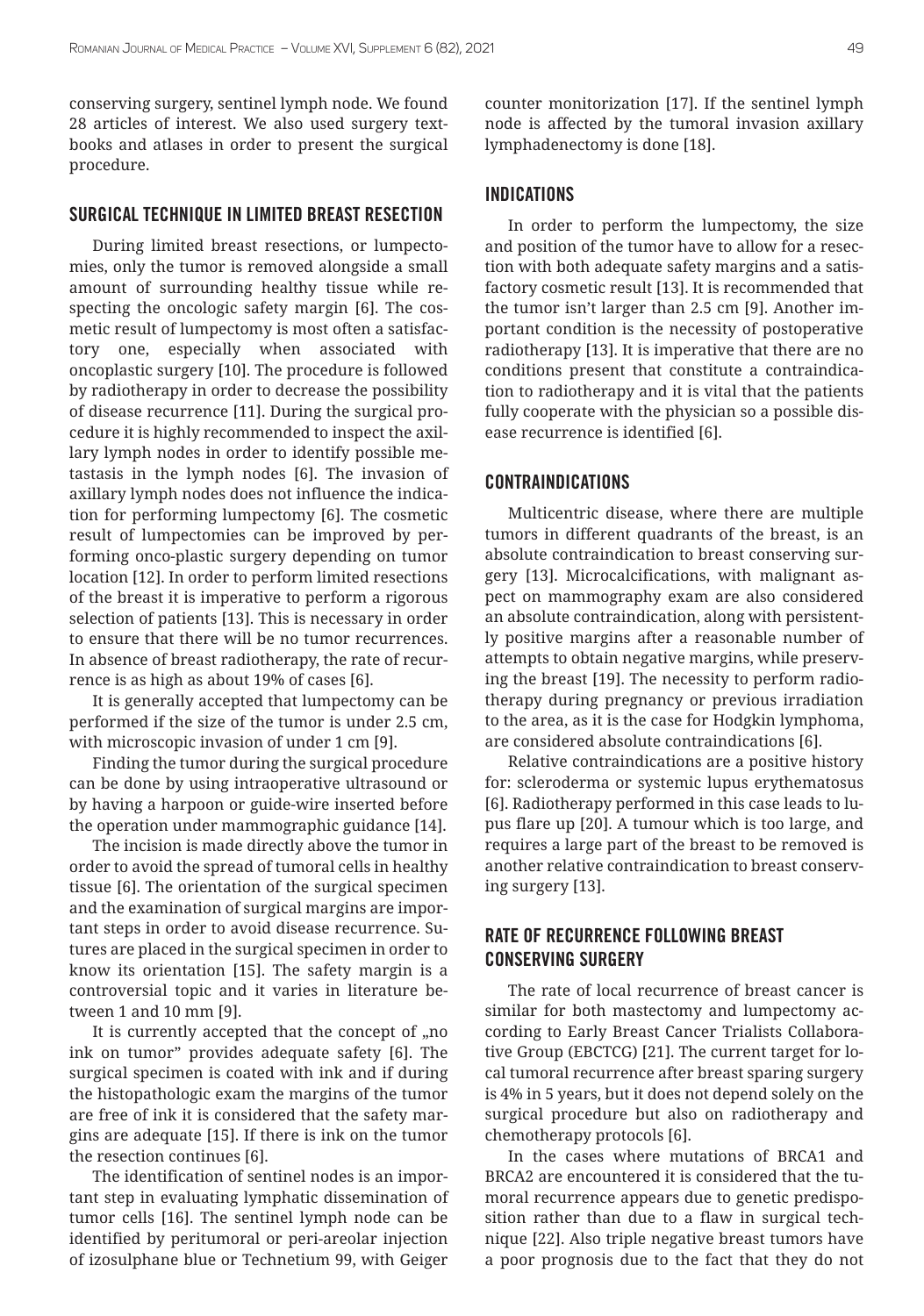have receptor targets for conventional chemotherapy drugs [23]. Due to the fact that some patients are aware of their predisposition to develop breast tumors this leads to them going to the doctor's office for regular check-ups. The size of tumors in this case often allows for limited breast resection. It is considered that in the case of individuals with genetic predisposition for developing breast cancer the new tumor is formed de novo and it is not a recurrence of a previously excised tumor [6].

The presence of Her-2/neu protein in large amounts is an individual risk factor for tumor recurrence [24].

In order to try to prevent disease recurrence following breast conserving surgery chemotherapy is started with anti Her-2/neu agents such as trastuzumab. Recurrence rates for Her-2/neu positive tumors vary between 5% and 30% according to recent studies [24]. In order to obtain the best final result, it is mandatory that the chemotherapy regimen be strictly followed [25].

Expression of Ki-67 marker in more than 30% of tumor cells, discovered during immunohistochemistry exam represents an important negative longterm prognosis factor and it is related to disease recurrence [26]. The Ki-67 protein is a cellular marker for proliferation that is present during all active phases of the cell cycle such as: G1, S, G2, and mitosis. Ki-67 is absent in resting cells, that are in G0 state. In healthy breast tissue Ki-67 is found in extremely low levels, in under 3% of cells and it is absent in normal cells that display estrogen receptors [27]. In breast cancer ki-67 is overexpressed and serves as a marker for the growth of tumoral cell population [26].

In order to obtain long term success, it is imperative that adequate safety margins are obtained, which lowers the risk for local tumoral recurrence. If it is not possible to obtain adequate safety margins, then radical mastectomy must be performed [28-30].

#### CONCLUSIONS

The following indications have to be respected in order to be possible to perform conserving breast surgery: the size and the position of the tumor have to allow a resection with adequate safety margins and a satisfactory cosmetic result; the radiotherapy treatment can be done in absolute safety conditions for the patient; any possible tumor recurrence should be easy to identify.

The patients have to be fully compliant with the proposed treatment since radiotherapy and chemotherapy regimens are vital for a favorable long-term prognosis. The patients have to fully comply with the follow-up appointments so any disease recurrence can be identified.

Conserving breast surgery offers a low rate of complications both on the long and short term. The frequency of local recurrence is similar to that of radical mastectomy provided all the mentioned indications and contraindications are respected.

The rate at which local recurrences appear is increased in cases that have an overexpression of Her-2/neu receptors or ki-67 marker of proliferation, as well as in the case of triple negative tumors.

The main advantage of the method is the preservation of breast anatomy and the reduction of psychological impact that the surgical procedure has.

> *Conflict of interest:* none declared *Financial support:* none declared

#### **REFERENCES**

- 1. https://gco.iarc.fr/today/online-analysis-pie?v=2020&mode =cancer& mode\_populat ion=continents&population=900& populations=900& key=total&sex=2&cancer=39&type=2&statistic=5&prevalence=1& population\_group=0&ages\_group%5B%5D=0&ages\_group%5B%5D =17&nb\_items=7&group\_cancer= 1&include\_nmsc=1&include \_nmsc\_ other=1&half\_pie=0&donut=0.
- 2. https://gco.iarc.fr/today/online-a nalysis-pie?v=2020&mode= cancer&mode\_popula tion= continents&population=900&populations =900&key=total&sex=2&cancer =39&type=0&statistic=5&prevalence =0&population\_group=0&ages\_group%5B%5D=0&ages\_ group% 5B%5D=17&nb\_items=7&group\_cancer=1&include\_ nmsc=1&include\_ nmsc\_other= 1&half\_pie=0&donut=0.
- 3. Yamauchi H, Kitano A, Fukuda T. Socioeconomic impact of breast cancer survivors. *Journal of Clinical Oncology.* 2014;32:(15\_suppl): e20611.
- 4. https://insp.gov.ro/sites/cnepss/date-statistice-cancer/.
- 5. https://www.cancer.gov/news-events/cancer-currents-blog/2021/ breast-cancer-mastectomy-quality-of-life.
- 6. Kuerer HM. Kuerer's Breast Surgical Oncology. McGraw-Hill, 2010.
- 7. Kaidar-Person O, Offersen BV, Boersma LJ, et al. A multidisciplinary view of mastectomy and breast reconstruction: Understanding the challenges. *Breast.* 2021;56:42-52.
- 8. Plesca M, Bordea C, El Houcheimi B, Ichim E, Blidaru A. Evolution of radical mastectomy for breast cancer. *J Med Life.* 2016;9(2):183-186.
- 9. Beuran M. Curs de chirurgie, vol 1. Bucuresti: Ed. Ilex, 2013.
- 10. Emiroğlu M, Sert İ, İnal A. The Role of Oncoplastic Breast Surgery in Breast Cancer Treatment. *J Breast Health.* 2015;11(1):1-9.
- 11. Clark R, Whelan T, Levine M, et al. Randomized clinical trial of breast irradiation following lumpectomy and axillary dissection for node negative breast cancer: an update. *J Natl Cancer Inst.* 1996;88:1659-64.
- 12. Cantürk NZ, Şimşek T, Özkan Gürdal S. Oncoplastic Breast-Conserving Surgery According to Tumor Location. *Eur J Breast Health.* 2021; 17(3):220-233.
- 13. Osteen RT. Selection of patients for breast conserving surgery. *Cancer.*  1994 Jul 1;74(1 Suppl):366-71.
- 14. Corsi F, Sorrentino L, Bossi D, Sartani A, Foschi D. Preoperative localization and surgical margins in conservative breast surgery. *Int J Surg Oncol.* 2013;2013:793819.
- 15. Singh M, Singh G, Hogan KT, Atkins KA, Schroen AT. The effect of intraoperative specimen inking on lumpectomy re-excision rates. *World J Surg Oncol.* 2010 Jan 18;8:4.
- 16. Bonnema J, van de Velde CJ. Sentinel lymph node biopsy in breast cancer. *Ann Oncol.* 2002 Oct;13(10):1531-7.